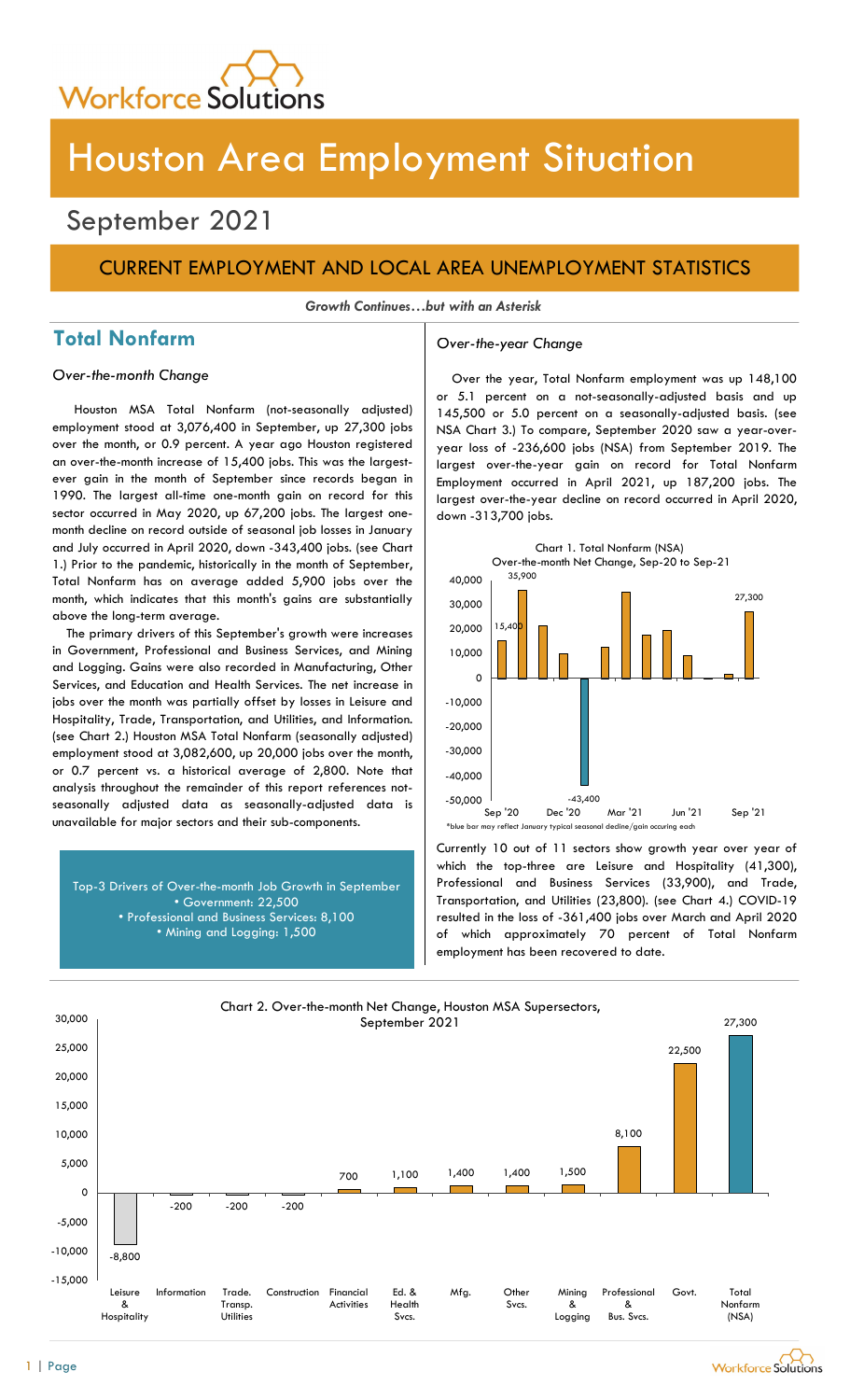## Houston Area Employment Situation

## September 2021

### Previous Month's Revisions

Total Nonfarm employment was revised downward by -3,200 jobs for a July to August smaller net gain of 1,600 compared to an original estimate of 4,800 jobs. A downward revision of - 2,600 jobs in Professional and Business Services was the largest contributor followed by Education and Health Services (-1,300) and Leisure and Hospitality (-700). Upward revisions in Government (+1,600), Other Services (+1,400), and Manufacturing (+100) provided a partial offset of the overall downward revision to Total Nonfarm employment. (see Chart 5.)

Top-3 Drivers of Over-the-year Job Growth in September • Leisure and Hospitality: 41,300 • Professional and Business Services: 33,900 • Trade, Transportation, and Utilities: 23,800



Chart 5. Net Revisions for Selected



### Chart 4. Over-the-year Net Change, Houston MSA Supersectors, September 2020 to September 2021



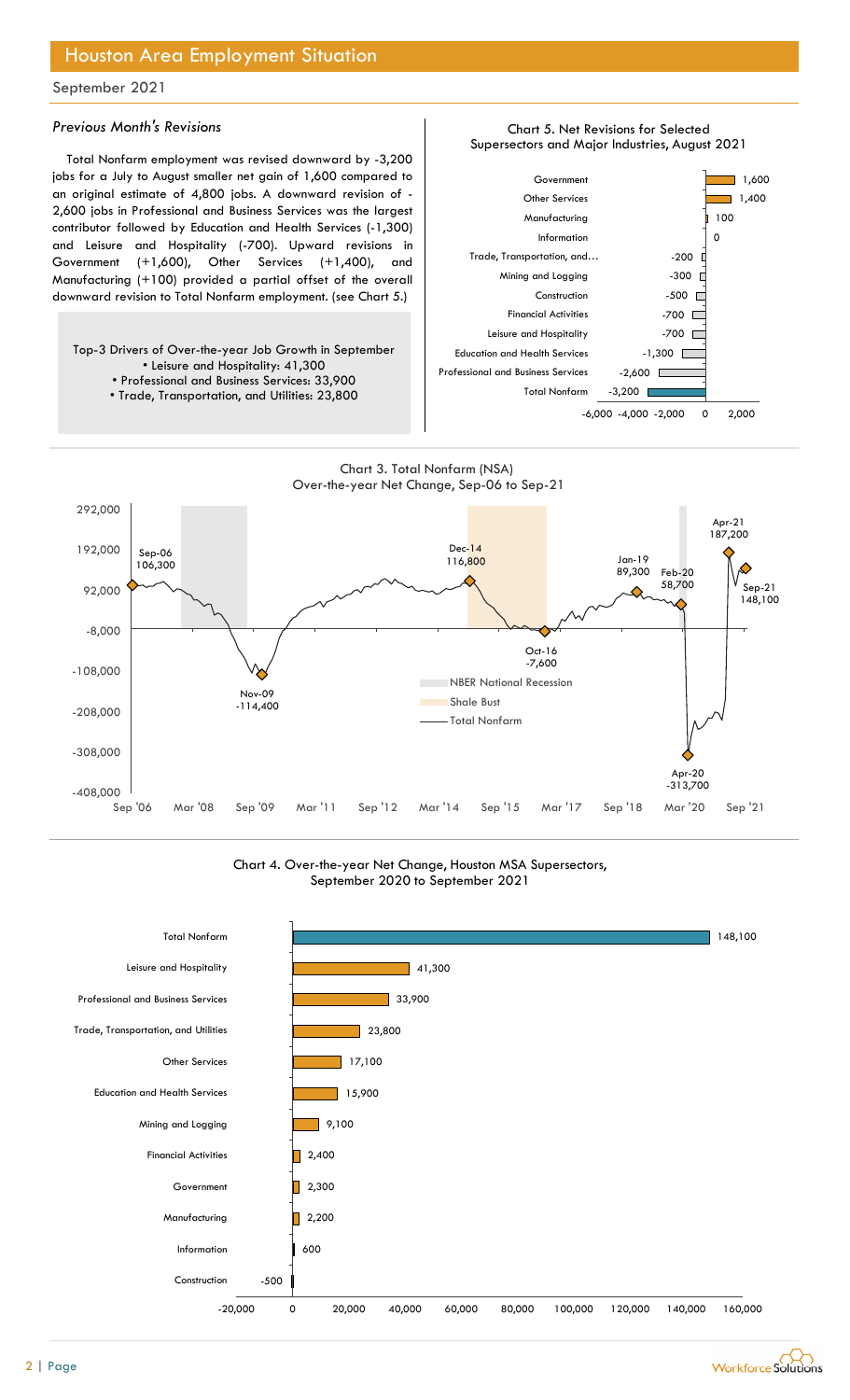## Houston Area Employment Situation

### September 2021

## Supplemental Commentary

#### Overall Impressions

Taking September's not-seasonally-adjusted headline number at face value, the over-the-month gain of 27,300 jobs is recordsetting, beating the previous September record from 2020, by nearly 12,000 jobs. While most of the NSA increase is the result of record gains in local government education jobs, the seasonally-adjusted increase of 20,000 is equally unprecedented for September. Unfortunately, the lack of seasonally-adjusted data for individual sectors prevents us from determining the specific drivers behind this figure.

Closer inspection of not-seasonally-adjusted figures by sector provides some clues as to September's growth. Removing the 22,500 Government jobs from this month's total leaves an increase of 4,800, which is also an unprecedented result. The chart below shows the net change in employment for all Septembers, minus Government, from 1991 to present. The removal of Government results in declines across every September with this month's exception. Further examination of the remaining sectors reveals that a few posted modest gains in contrast to typical seasonal losses with Other Services, Mining and Logging, and Manufacturing as minor contributors. On a side note, had Leisure and Hospitality seen a smaller, more historically typical decline, topline growth would have exceeded 32,000 jobs for the month. This leaves Professional and Business Services, specifically Employment Services, i.e. temporary staffing firms, as the biggest source of September's unusual display. This industry posted an over-the-month gain of 10,200 jobs, the largest gain on record of any month, and double the previous record of 5,100 jobs in May of this year also tied with September 2017.



While Employment Services' record increase may be possible given the environment of the preceding 18 months, we should be skeptical of an estimate that is between six and seven standard deviations above the historical average. Furthermore, Professional and Business Services has, in the past, seen vastly overstated job growth upon the release of benchmark revisions the following spring. Ultimately, a respectable amount of job growth likely did occur in Houston during the month of September with some sectors posting gains that are reasonable in the context of recent recovery trends. However, when estimates deviate excessively from historical norms, as was the case this September, it becomes necessary to await confirmation of developments via additional, and ideally, revised data.

#### Jobs Lost over March and April 2020 Recovered To-date

Thanks in large part to September's unusually strong growth, see discussion above, the region is now approaching a recovery rate of nearly 70 percent. Another byproduct of this potentially exaggerated growth is the catapulting of Professional and Business Services from a recovery rate of 81 percent in August to 95 percent in September, giving it the second-highest rate among the major sectors. Readers should be aware that the decline in recovery of Leisure and Hospitality from 91 percent to 84 percent is the result of a larger-than-normal seasonal decline this September. This is followed by a moderate degree of recovery in November and December before returning to its strongest period of growth, generally the first two quarters of the year.

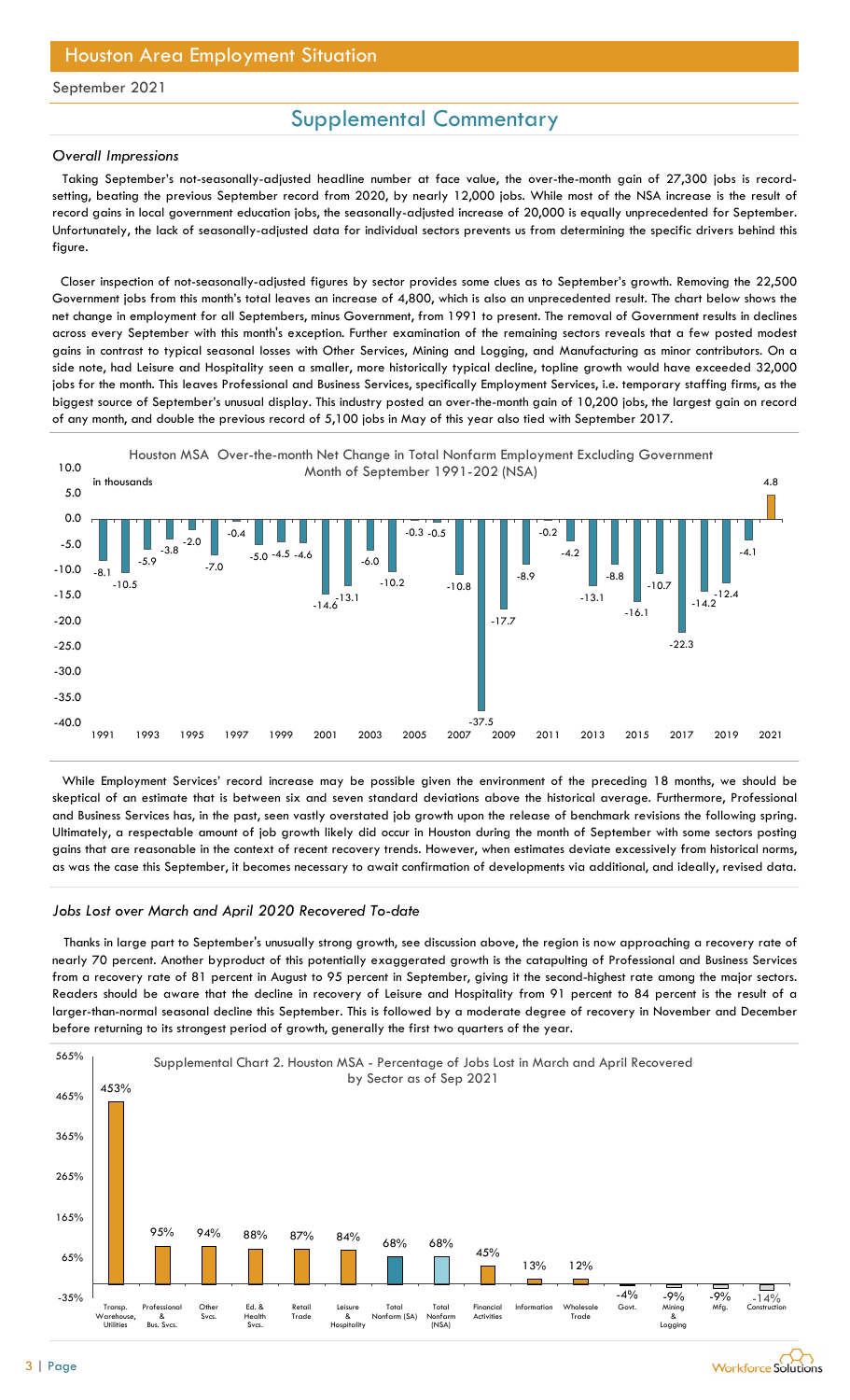## GAINING INDUSTRY HIGHLIGHTS

Government was the largest gaining sector over the month up 22,500 jobs, or 5.8 percent. (see Chart 6.) This was the largestever gain in the month of September, or any other month, since records began in 1990. The largest decline on record occurred in April 2020, down -10,700 jobs. Historically in the month of September, Government has added an average of 15,100 jobs over the month, which indicates that this month's gains are substantially above the long-term average. Government, which includes primary, secondary, and postsecondary public education, tends to rise sharply in September coinciding with the start of the academic year and accounting for roughly two-thirds of all education jobs added each fall. Local Government was the largest contributor to the overall sector's increase, up 21,900 jobs over the month. The second-largest contributor was Federal Government, which added 300 jobs from August to September. Lastly, State Government contributed, 300 jobs. Government employment was revised upward by 1,600 jobs for a July to

Year over year, Government was up 2,300 jobs, or 0.6 percent. (see Chart 7.) The largest over-the-year gain on record for this sector occurred in May 2010, up 19,100 jobs. The largest decline on record occurred in January 2012, down - 17,100 jobs. Local Government was the largest contributor to the overall sector's increase, up 6,000 jobs over the year. The second-largest contributor was State Government, which added 1,400 jobs from September a year ago. Lastly, Federal Government offset a portion of the sector's gains with a loss of - 5,100 jobs. Since shedding -9,100 jobs over March and April

Government **August Shares August Structure Covernment** August smaller net loss of -6,100 compared to an original estimate of -7,700 jobs. Over-the-month Change



Over-the-year Change and the impact of COVID-19, this sector continues to post losses resulting in total employment that remains 0 percent below levels reported in February 2020. Government's share of Houston area Total Nonfarm Employment has fallen from 14.0 percent to 13.4 percent over the past year.



### About This Sector

This sector consists of establishments of federal, state, and local government agencies that administer, oversee, and manage public programs and have executive, legislative, or judicial authority over other institutions within a given area that are not performed by private establishments. For MSA data, this includes public education but excludes healthcare. Of the three main component industries, Local Government accounts for the majority of the sector's employment at 71 percent. (see Chart 8.)





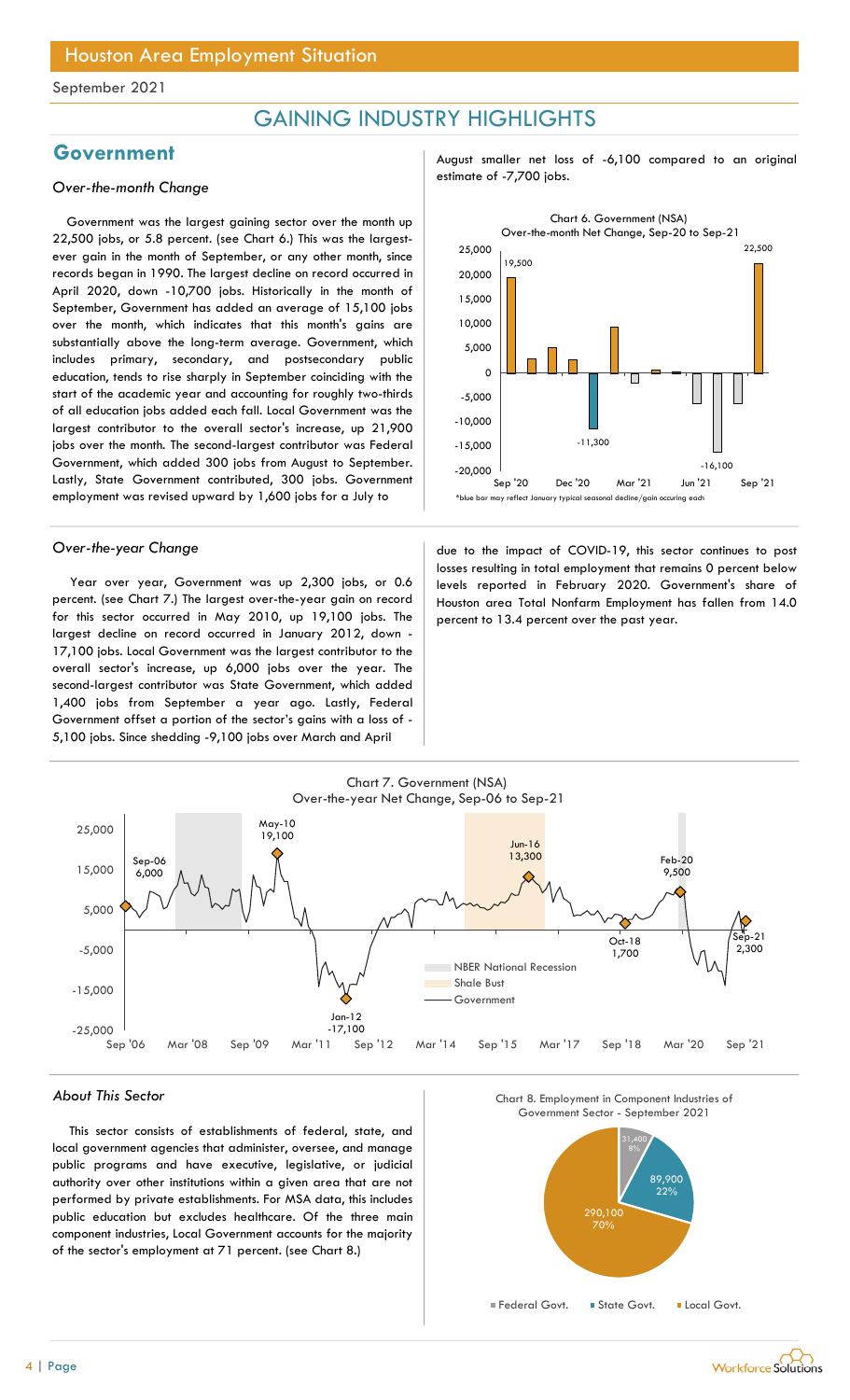## GAINING INDUSTRY HIGHLIGHTS

## Professional and Business Services | Lastly, Management of Companies and Enterprises offset a

### Over-the-month Change

Professional and Business Services was the second-largest gaining sector over the month up 8,100 jobs, or 1.6 percent. (see Chart 9.) This was the largest-ever gain in the month of September, or any other month, since records began in 1990. The largest decline on record occurred in April 2020, down - 37,800 jobs. Historically in the month of September, the sector has lost an average of -1,100 jobs over the month, which indicates that this month's gains are substantially in contrast to the long-term average decline. Note that September employment declines in the sector have occurred roughly twothirds of the time since records began in 1990 and are not uncommon with several of its component industries showing seasonal losses. Admin., Support and Waste Mgmt. and Remediation Services was the largest contributor to the overall sector's increase, up 8,300 jobs over the month. The secondlargest contributor was Professional, Scientific, and Technical Services, which added 100 jobs from August to September.

Year over year, Professional and Business Services was up 33,900 jobs, or 7.1 percent. (see Chart 10.) This was the largestever year-over-year gain in the month of September, or any other month, since records began in 1990. Furthermore, 22.8 percent of total (gross) jobs added across the region over the past year can be attributed to Professional and Business Services. The largest decline on record occurred in February 2021, down -37,400 jobs. Administrative and Support and Waste Management and Remediation Services was the largest contributor to the overall sector's increase, up 18,600 jobs over

portion of the sector's gains with a loss of -300 jobs. Professional and Business Services employment was revised downward by - 2,600 jobs for a July to August smaller net gain of 2,900 compared to an original estimate of 5,500 jobs.



Over-the-year Change the year. The second-largest contributor was Professional, Scientific, and Technical Services, which added 14,900 jobs from September a year ago. Lastly, Management of Companies and Enterprises contributed, 400 jobs. Since shedding -41,400 jobs over March and April 2020 due to the impact of COVID-19, this sector has recovered approximately 90 percent of jobs lost as of September. Professional and Business Services's share of Houston area Total Nonfarm Employment has risen from 16.3 percent to 16.7 percent over the past year.



This sector is composed of establishments specializing in professional, scientific, and technical activities; managment of establishments holding equity interests in order to influence management decisions; and office administration, hiring of personnel, security, cleaning, and waste disposal. Of the three main component industries, Professional, Scientific, and Technical Services accounts for a plurality of the sector's employment at 48 percent. (see Chart 11.) Across the Houston MSA, the concentration of jobs in the overall sector is 16 percent higher than the national average, due to times more jobs in Professional, Scientific, and Technical Services serving the oil and gas industry.





Mgmt. of Companies & Enterprises

Admin. & Support & Waste Mgmt. & Remediation Svcs.

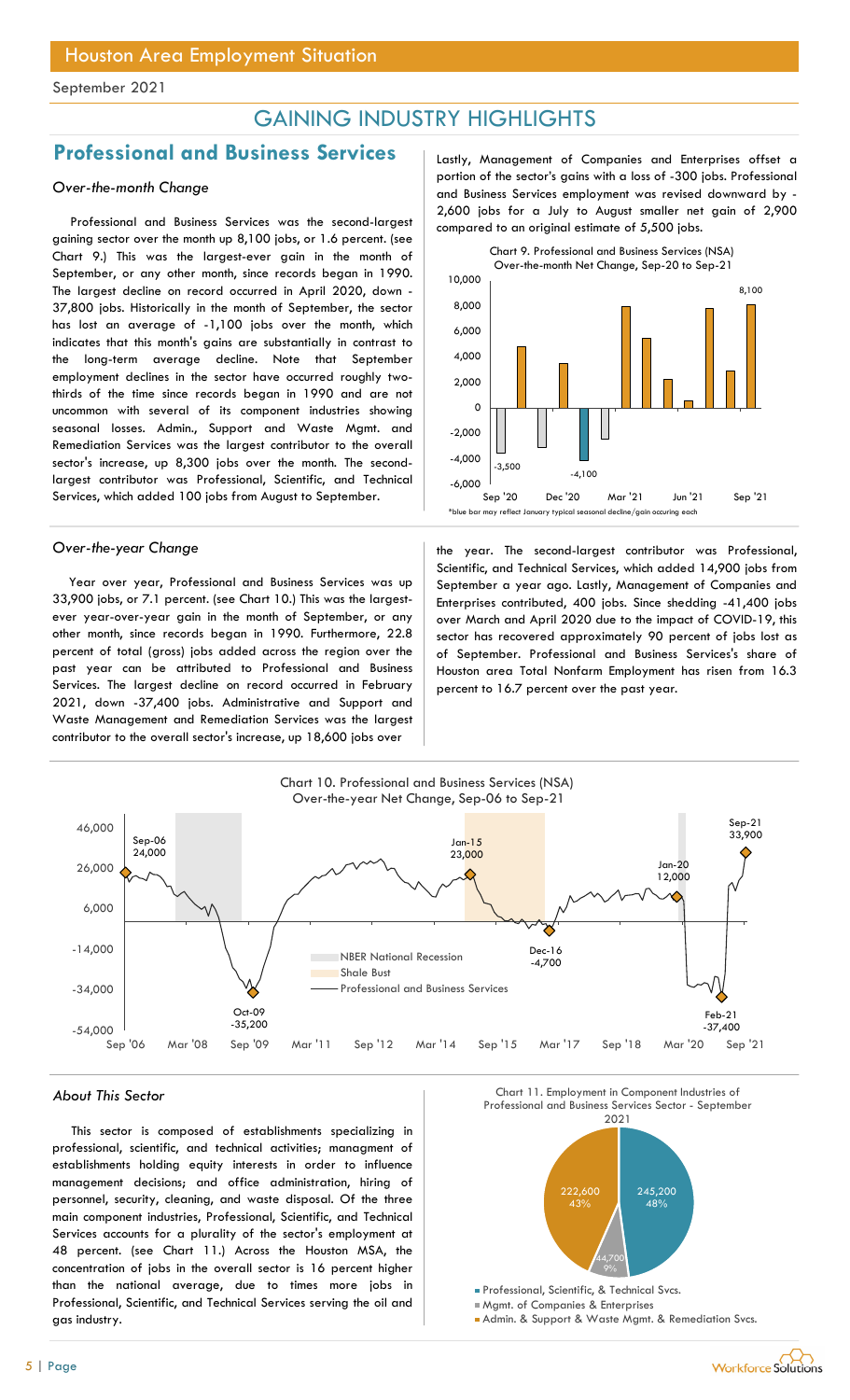## GAINING INDUSTRY HIGHLIGHTS

Mining and Logging was the third-largest gaining sector over the month up 1,500 jobs, or 2.2 percent. (see Chart 12.) This was the largest-ever gain in the month of September since records began in 1990. The largest all-time one-month gain on record for this sector occurred in June 2011, up 2,800 jobs. The largest decline on record occurred in April 2020, down -5,200 jobs. Historically in the month of September, Mining and Logging has lost an average of -300 jobs over the month, which indicates that this month's gains are substantially in contrast to the long-term average decline. Job losses are typically recorded in September of each year with only a handful of exceptions in the history of the series. Support Activities for Mining was the largest contributor to the overall sector's increase, up 900 jobs over the month. The second-largest contributor was Oil and Gas Extraction, which added 400 jobs from August to September. Lastly, Other Mining and Logging Undefined contributed, 200 jobs. Mining and Logging employment was revised downward

Year over year, Mining and Logging was up 9,100 jobs, or 14.7 percent. (see Chart 13.) Among sectors currently showing growth, this sector is the third-fastest growing in percentage terms across the Houston area. The largest over-the-year gain on record for this sector occurred in December 2011, up 11,900 jobs. The largest decline on record occurred in January 2016, down -21,800 jobs. Support Activities for Mining was the largest contributor to the overall sector's increase, up 6,400 jobs over the year. The second-largest contributor was Oil and Gas Extraction, which added 1,900 jobs from September a year

Mining and Logging by -300 jobs for a July to August smaller net gain of 1,100 compared to an original estimate of 1,400 jobs. Over-the-month Change



Over-the-year Change and ago. Lastly, Other Mining and Logging Undefined contributed, 800 jobs. Since shedding -6,100 jobs over March and April 2020 due to the impact of COVID-19, this sector continues to post losses resulting in total employment that remains -10 percent below levels reported in February 2020. Mining and Logging's share of Houston area Total Nonfarm Employment has risen from 2.1 percent to 2.3 percent over the past year.



#### About This Sector

This sector comprises establishments extracting naturally occurring minerals such as coal and ores; liquid minerals, such as crude petroleum and natural gas; and timber. Of the three main component industries, Oil and Gas Extraction accounts for a plurality of the sector's employment at 49 percent. (see Chart 14.) Across the Houston MSA, the concentration of jobs in the overall Mining and Logging sector is 5.3 times the national average, due to the region's role as a global hub for the oil and gas industry.

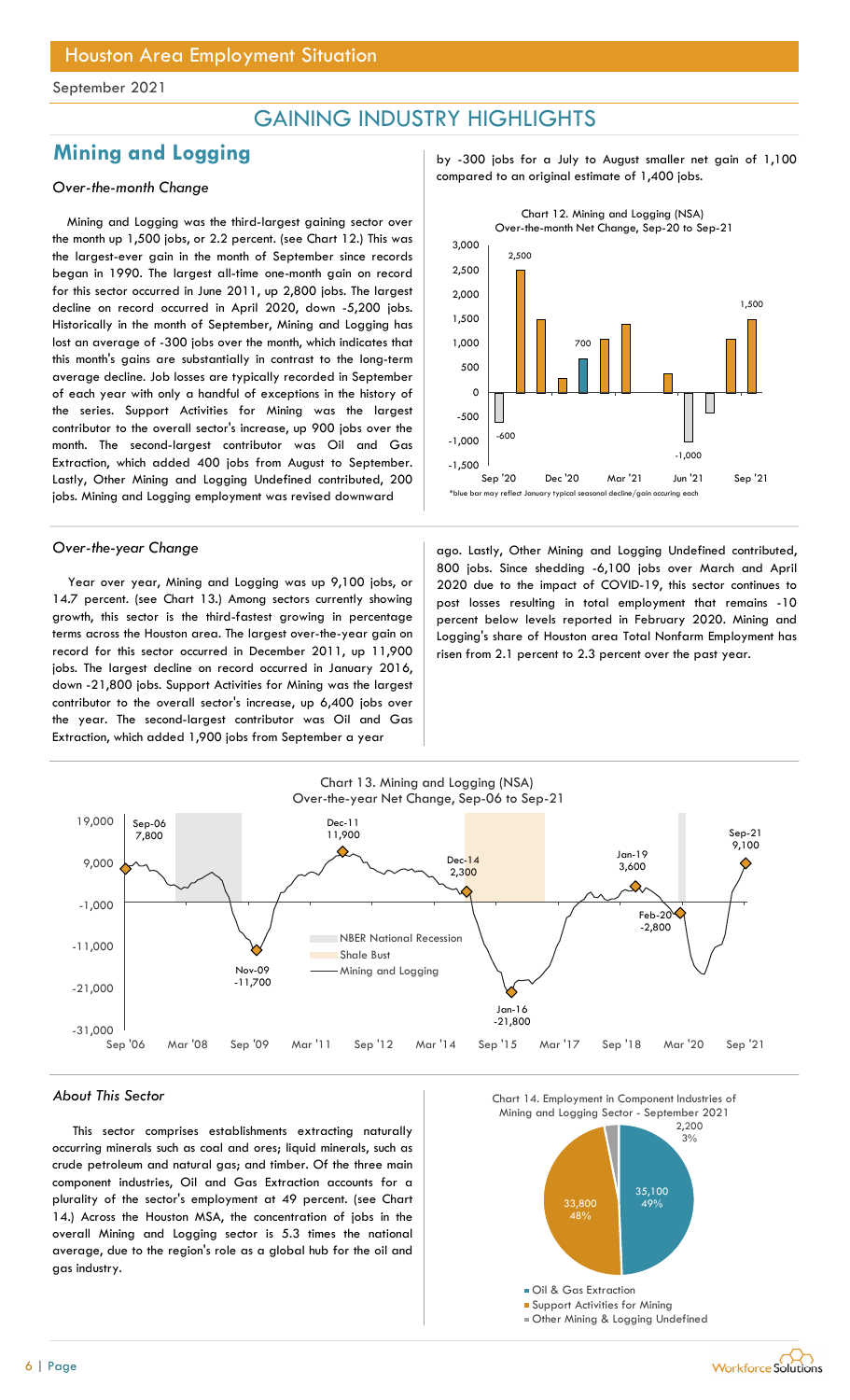## GAINING INDUSTRY HIGHLIGHTS

## **Manufacturing**

## Over-the-month Change

Manufacturing also saw an increase over the month up 1,400 jobs, or 0.7 percent. (see Chart 15.) This was the largest-ever gain in the month of September since records began in 1990. The largest all-time one-month gain on record for this sector occurred in June 1990, up 3,200 jobs. The largest decline on record occurred in April 2020, down -10,600 jobs. Historically in the month of September, Manufacturing has lost an average of - 400 jobs over the month, which indicates that this month's gains are substantially in contrast to the long-term average decline. Durable Goods was the largest contributor to the overall sector's increase, up 1,100 jobs over the month. The second-largest contributor was Non-Durable Goods, which added 300 jobs from August to September. Manufacturing employment was revised upward by 100 jobs for a July to August larger net gain of 1,400 compared to an original estimate of 1,300 jobs.



Year over year, Manufacturing was up 2,200 jobs, or 1.0 percent. (see Chart 16.) The largest over-the-year gain on record for this sector occurred in June 2012, up 17,700 jobs. The largest decline on record occurred in January 2021, down - 29,000 jobs. Durable Goods was the largest contributor to the overall sector's increase, up 1,800 jobs over the year. The second-largest contributor was Non-Durable Goods, which added 400 jobs from September a year ago. Since shedding - 11,500 jobs over March and April 2020 due to the impact of COVID-19, this sector continues to post losses resulting in total

Over-the-year Change employment that remains -10 percent below levels reported in February 2020. Manufacturing's share of Houston area Total Nonfarm Employment has fallen from 7.2 percent to 6.9 percent over the past year.



#### About This Sector

This sector comprises establishments engaged in the mechanical, physical, or chemical transformation of materials, substances, or components into new products. Of the two main component industries, Durable Goods accounts for the majority of the sector's employment at 62 percent. (see Chart 17.) Across the Houston MSA, the concentration of jobs in the overall Manufacturing sector is 18 percent less than the national average.





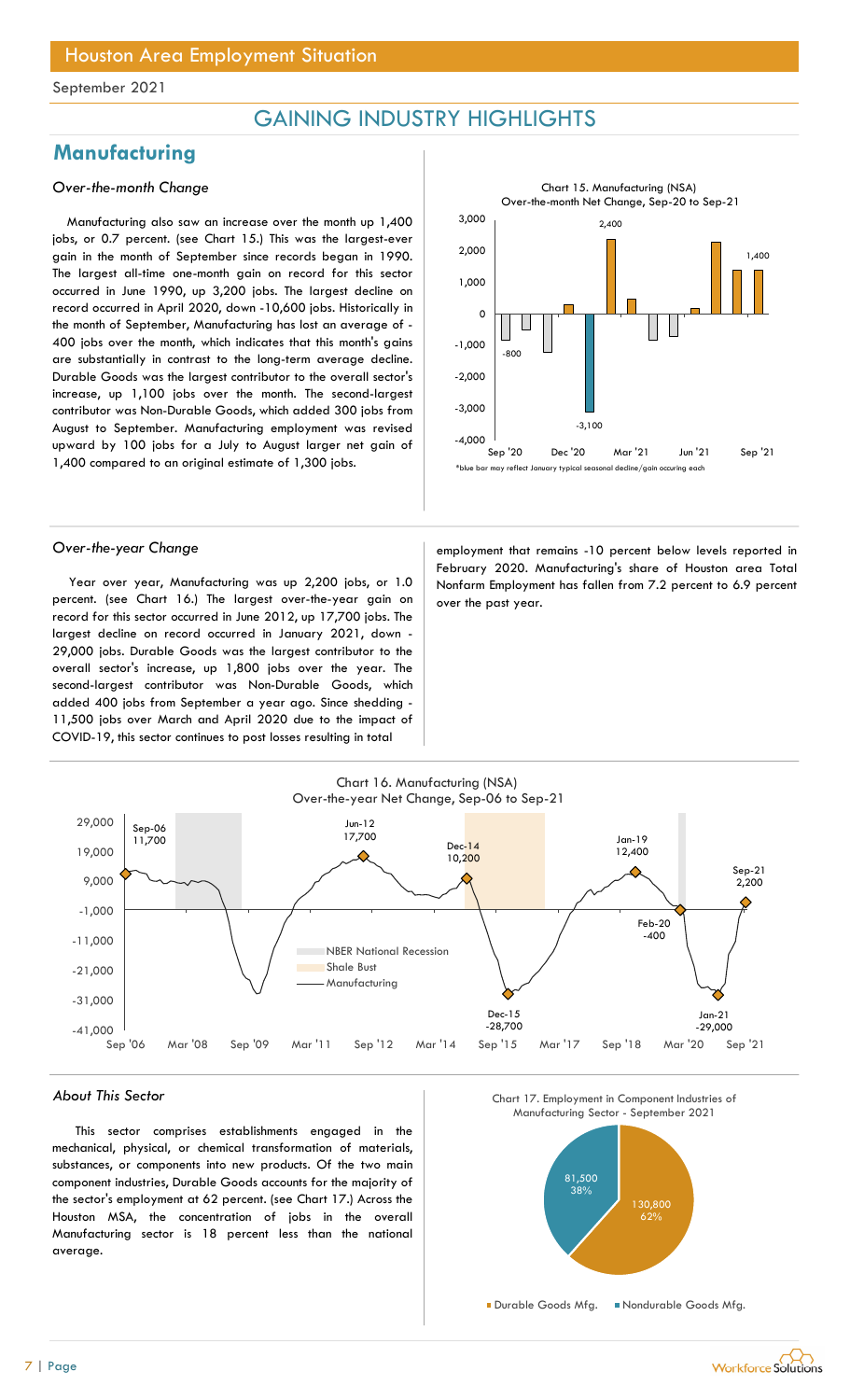## GAINING INDUSTRY HIGHLIGHTS

## **Other Services**

### Over-the-month Change

Other Services also saw an increase over the month up 1,400 jobs, or 1.2 percent. (see Chart 18.) This was the largest-ever gain in the month of September since records began in 1990. The largest all-time one-month gain on record for this sector occurred in June 2020, up 8,000 jobs. The largest decline on record occurred in April 2020, down -28,300 jobs. Historically in the month of September, Other Services has lost an average of - 2,400 jobs over the month, which indicates that this month's gains are substantially in contrast to the long-term average decline. Job losses are typically recorded in September of each year with only a handful of exceptions in the history of the series. NOTE: No subsector is published at the MSA level by the CES survey. See below for additional information. Other Services employment was revised upward by 1,400 jobs for a July to August complete erasure of losses resulting in a net gain of 1,000 compared to an original estimate of -400 jobs.

Year over year, Other Services was up 17,100 jobs, or 17.1 percent. (see Chart 19.) This was the largest-ever year-overyear gain in the month of September since records began in 1990. Among sectors currently showing growth, this sector is the fastest-growing in percentage terms across the Houston area. The largest over-the-year gain on record for this sector occurred in April 2021, up 20,700 jobs. The largest decline on record occurred in April 2020, down -27,300 jobs. NOTE: No subsector is published at the MSA level by the CES survey. See below for additional information. Since shedding -30,200 jobs over March



Over-the-year Change and April 2020 due to the impact of COVID-19, this sector has recovered approximately 90 percent of jobs lost as of September. Other Services's share of Houston area Total Nonfarm Employment has risen from 3.4 percent to 3.8 percent over the past year.



### About This Sector

This sector comprises establishments engaged in services not classified elsewhere such as equipment and machinery repair, religious activities, grantmaking, advocacy, and providing drycleaning and laundry services, and personal care services. Of the three main component industries, Personal and Laundry Services accounts for a plurality of the sector's employment at 48 percent as a subsector where self-employment is prevalent (source: Census - Non Employer Statistics and BLS - Quarterly Census of Employment and Wages). (see Chart 20.)





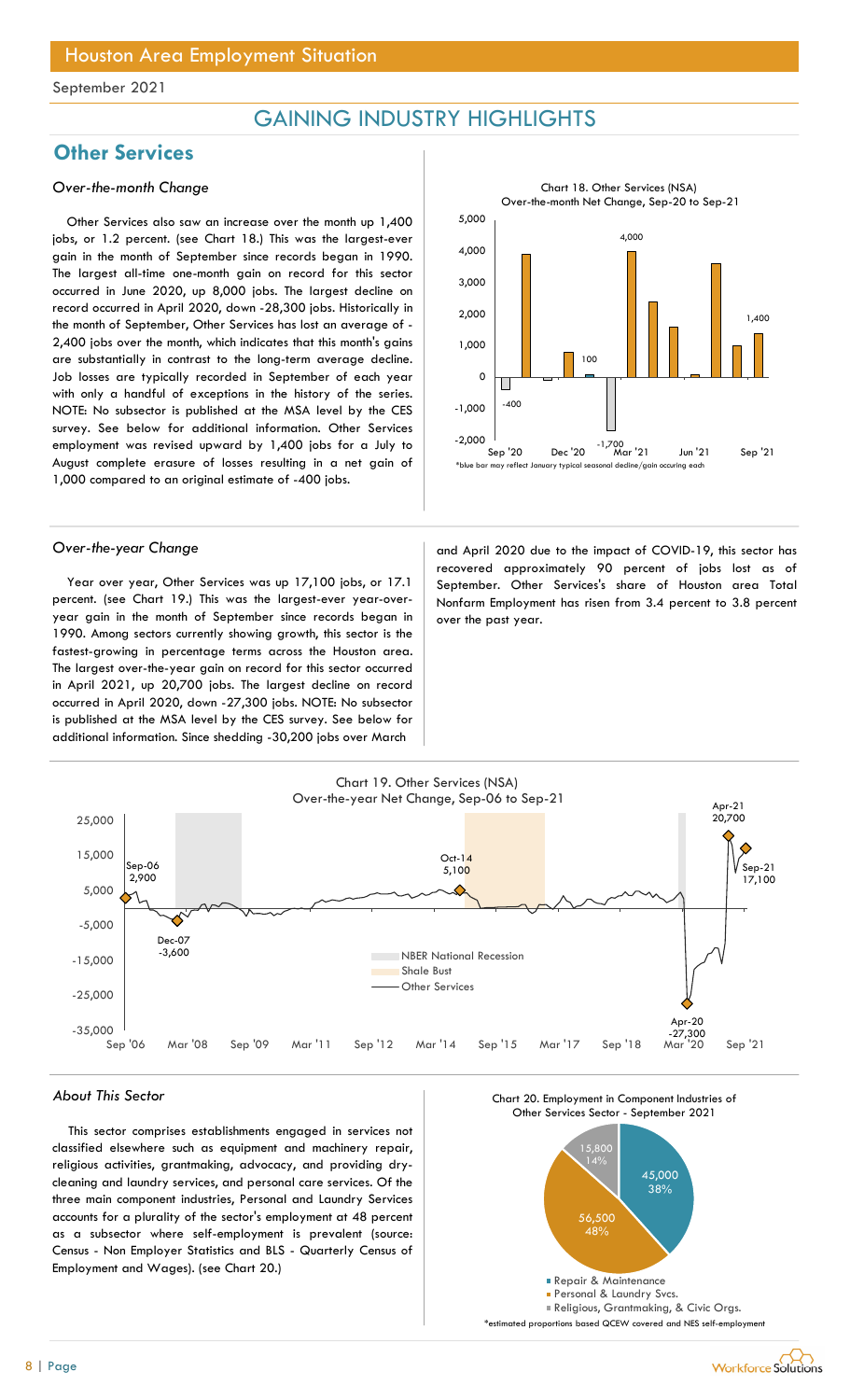## GAINING INDUSTRY HIGHLIGHTS

## Education and Health Services

## Over-the-month Change

Education and Health Services also saw an increase over the month up 1,100 jobs, or 0.3 percent. (see Chart 21.) The largest all-time one-month gain on record for this sector occurred in May 2020, up 15,500 jobs. The largest decline on record occurred in April 2020, down -42,900 jobs. Historically in the month of September, Education and Health Services has added an average of 1,300 jobs over the month, which indicates that this month's gains are slightly below the long-term average. Educational Services was the largest contributor to the overall sector's increase, up 600 jobs over the month. The second-largest contributor was Health Care and Social Assistance, which added 500 jobs from August to September. Education and Health Services employment was revised downward by -1,300 jobs for a July to August smaller net gain of 2,700 compared to an original estimate of 4,000 jobs.

Year over year, Education and Health Services was up 15,900 jobs, or 4.0 percent. (see Chart 22.) This was the largest-ever year-over-year gain in the month of September since records began in 1990. The largest over-the-year gain on record for this sector occurred in April 2021, up 28,100 jobs. The largest decline on record occurred in April 2020, down -34,200 jobs. Health Care and Social Assistance was the largest contributor to the overall sector's increase, up 11,100 jobs over the year. The second-largest contributor was Educational Services, which added 4,800 jobs from September a year ago. Since

 $\blacksquare$ 4,000  $\blacksquare$ 300 -4,400 4,700 1,100  $-6,000$  and  $-6,000$  and  $-6,000$  and  $-6,000$  and  $-6,000$  and  $-6,000$  and  $-6,000$  and  $-6,000$  and  $-6,000$  and  $-6,000$  and  $-6,000$  and  $-6,000$  and  $-6,000$  and  $-6,000$  and  $-6,000$  and  $-6,000$  and  $-6,000$  and -4,000 -2,000 O ├<del>⊑────────────────────────────</del> 2,000  $6,000$  and  $100$  and  $100$  and  $100$  and  $100$  and  $100$  and  $100$  and  $100$  and  $100$  and  $100$  and  $100$  and  $100$  and  $100$  and  $100$  and  $100$  and  $100$  and  $100$  and  $100$  and  $100$  and  $100$  and  $100$  and  $100$  and CHLIGHTS<br>
Chart 21. Education and Health Services (NSA)<br>
Over-the-month Net Change, Sep-20 to Sep-21<br>
4,700<br>
300<br>
300<br>
Sep '20 Dec '20 Mar '21 Jun '21 Sep '21<br>
may reflect January typical secundal decline/gain occuring eac \*blue bar may reflect January typical seasonal decline/gain occuring each year

Chart 21. Education and Health Services (NSA) Over-the-month Net Change, Sep-20 to Sep-21

Over-the-year Change shedding -45,700 jobs over March and April 2020 due to the impact of COVID-19, this sector has recovered approximately 90 percent of jobs lost as of September. Education and Health Services's share of Houston area Total Nonfarm Employment has fallen from 13.4 percent to 13.3 percent over the past year.



This sector is composed of establishments that provide private education services (i.e. excluding pubicly-funded primary, secondary, and postsecondary institutions) and establishments that provide healthcare and social assistance to individuals. Of the two main component industries, Health Care and Social Assistance accounts for the majority of the sector's employment at 84 percent. (see Chart 23.) Across the Houston MSA, the concentration of jobs in the overall sector is 17 percent less than the national average, despite the high physical concentration of healthcare jobs centered around Texas Medical Center.



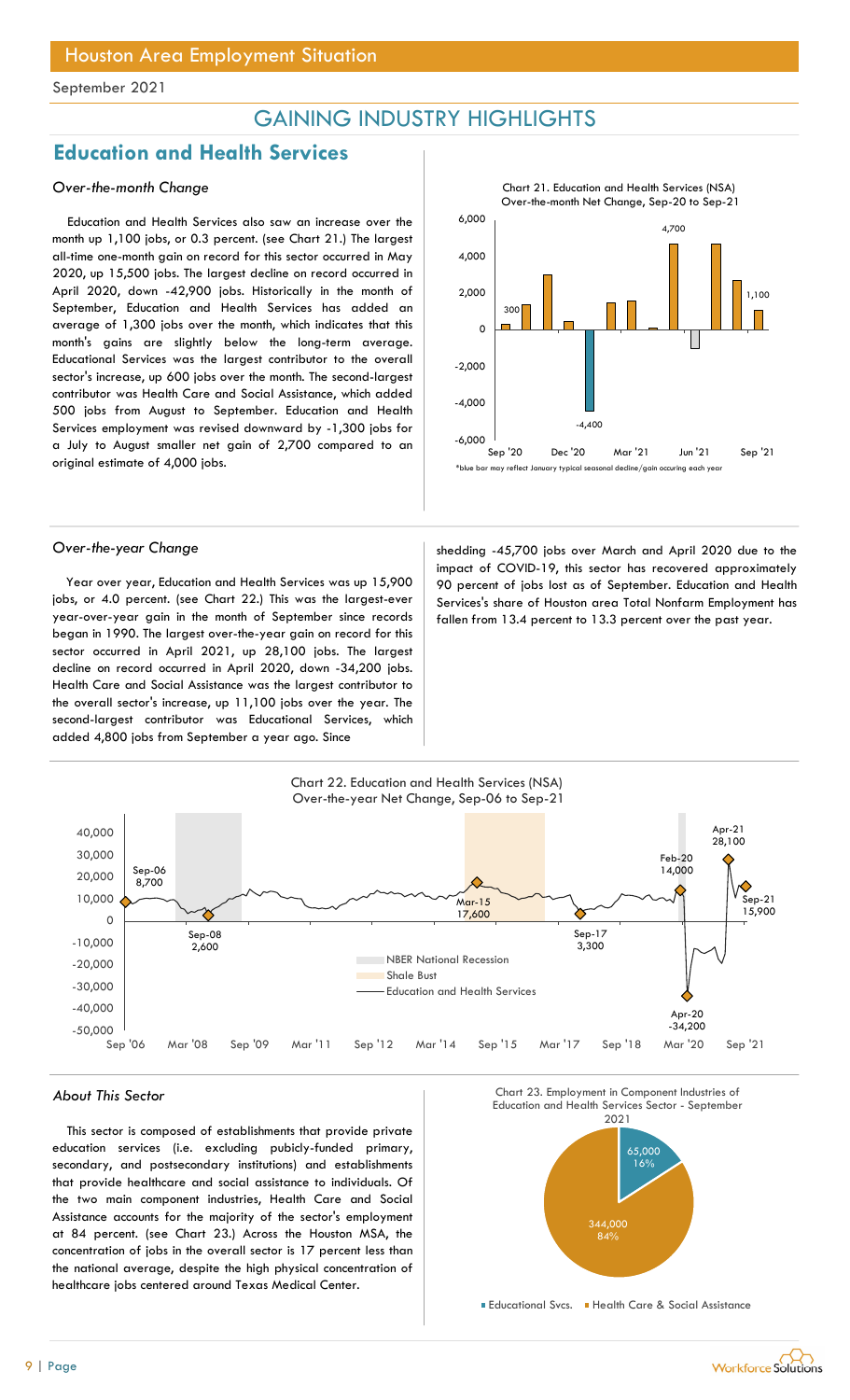## GAINING INDUSTRY HIGHLIGHTS

## Financial Activities

## Over-the-month Change

Financial Activities also saw an increase over the month up 700 jobs, or 0.4 percent. (see Chart 24.) This was the largestever gain in the month of September since records began in 1990. The largest all-time one-month gain on record for this sector occurred in October 2020, up 2,700 jobs. The largest decline on record occurred in April 2020, down -6,900 jobs. Historically in the month of September, Financial Activities has lost an average of -500 jobs over the month, which indicates that this month's gains are substantially in contrast to the long-term average decline. Finance and Insurance was the largest contributor to the overall sector's increase, up 400 jobs over the month. The second-largest contributor was Real Estate and Rental and Leasing, which added 300 jobs from August to September. Financial Activities employment was revised downward by -700 jobs for a July to August smaller net gain of 800 compared to an original estimate of 1,500 jobs.

Year over year, Financial Activities was up 2,400 jobs, or 1.5 percent. (see Chart 25.) The largest over-the-year gain on record for this sector occurred in September 1998, up 9,000 jobs. The largest decline on record occurred in February 2021, down -7,100 jobs. Finance and Insurance was the largest contributor to the overall sector's increase, up 3,200 jobs over the year. One component industry that provided a partial offset was Real Estate and Rental and Leasing, which lost -800 jobs from September a year ago. Since shedding -7,800 jobs over March and April 2020 due to the impact of COVID-19, this



Over-the-year Change sector has recovered approximately 40 percent of jobs lost as of September. Financial Activities's share of Houston area Total Nonfarm Employment has fallen from 5.5 percent to 5.4 percent over the past year.



### About This Sector

This sector is composed of establishments renting, leasing, or allowing use of assets, and financial transactions such as creation, liquidation, or change in ownership of financial assets, underwriting of insurance, and annuities. Of the two main component industries, Finance and Insurance accounts for the majority of the sector's employment at 65 percent. (see Chart 26.) Across the Houston MSA, the concentration of jobs in the overall Financial Activities sector is 11 percent less than the national average, due to a 22-percent lower concentration in Finance and Insurance offsetting a 21-percent higher concentration in Real Estate and Rental and Leasing.

Chart 26. Employment in Component Industries of



**Real Estate & Rental & Leasing Finance & Insurance**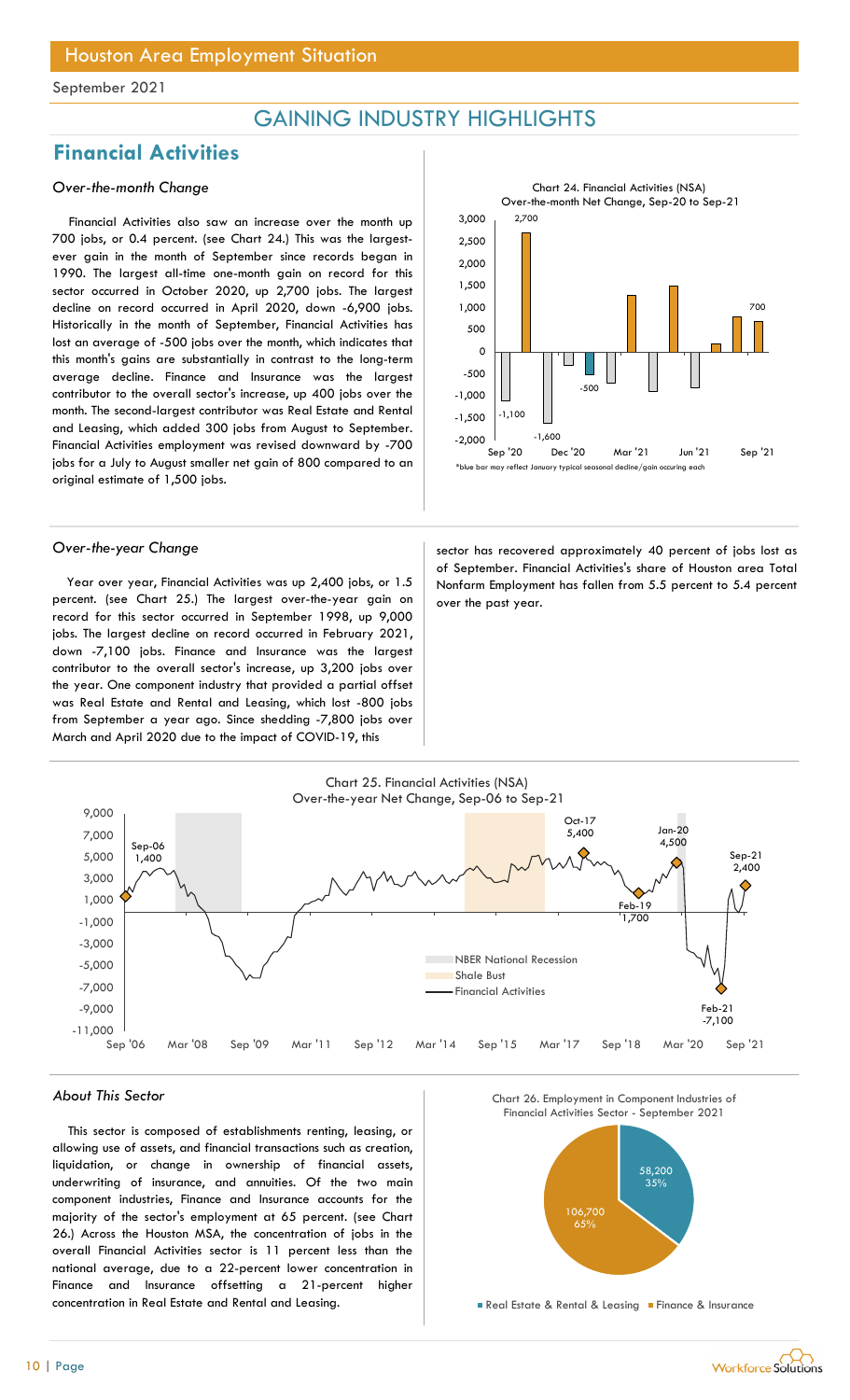## DECLINING INDUSTRY HIGHLIGHTS

## Leisure and Hospitality **Example 2018** Lessimate of -4,900 jobs.

## Over-the-month Change

Leisure and Hospitality was the largest declining sector over the month down -8,800 jobs, or -2.7 percent. (see Chart 27.) The largest all-time one-month gain on record for this sector occurred in May 2020, up 42,100 jobs. The largest decline on record occurred in April 2020, down -123,400 jobs. Historically in the month of September, Leisure and Hospitality has lost an average of -3,800 jobs over the month, which indicates that this month's losses are substantially larger than the long-term average decline. Job losses are typical in September in Leisure and Hospitality with no example of gains ever recorded in the history of the series for this month. Accommodation and Food Services was the largest contributor to the overall sector's decline, down - 7,300 jobs over the month. The second-largest declining contributor was Arts, Entertainment, and Recreation, which lost - 1,500 jobs from August to September. Leisure and Hospitality employment was revised downward by -700 jobs for a July to August larger net loss of -5,600 compared to an original

Year over year, Leisure and Hospitality was up 41,300 jobs, or 15.1 percent. (see Chart 28.) This was the largest-ever yearover-year gain in the month of September since records began in 1990. Among sectors currently showing growth, this sector is the second-fastest growing in percentage terms across the Houston area. Furthermore, 27.8 percent of total (gross) jobs added across the region over the past year can be attributed to Leisure and Hospitality. The largest over-the-year gain on record for this sector occurred in April 2021, up 98,600 jobs. The largest decline on record occurred in April 2020, down



Over-the-year Change and The state of the 125,900 jobs. Accommodation and Food Services was the largest contributor to the overall sector's increase, up 37,100 jobs over the year. The second-largest contributor was Arts, Entertainment, and Recreation, which added 4,200 jobs from September a year ago. Since shedding -127,900 jobs over March and April 2020 due to the impact of COVID-19, this sector has recovered approximately 80 percent of jobs lost as of September. Leisure and Hospitality's share of Houston area Total Nonfarm Employment has risen from 9.3 percent to 10.2 percent over the past year.



This sector is composed of establishments that produce and promote in live performances, events, of exhibits of historical, cultural, or educational interest or related to recreation or hobbies intended for public viewing; and provide customers with lodging and/or meals and beverages for immediate consumption. Of the two main component industries, Accommodation and Food Services accounts for the majority of the sector's employment at 90 percent. (see Chart 29.) Across the Houston MSA, the concentration of jobs in the overall sector is 2 percent less than the national average.



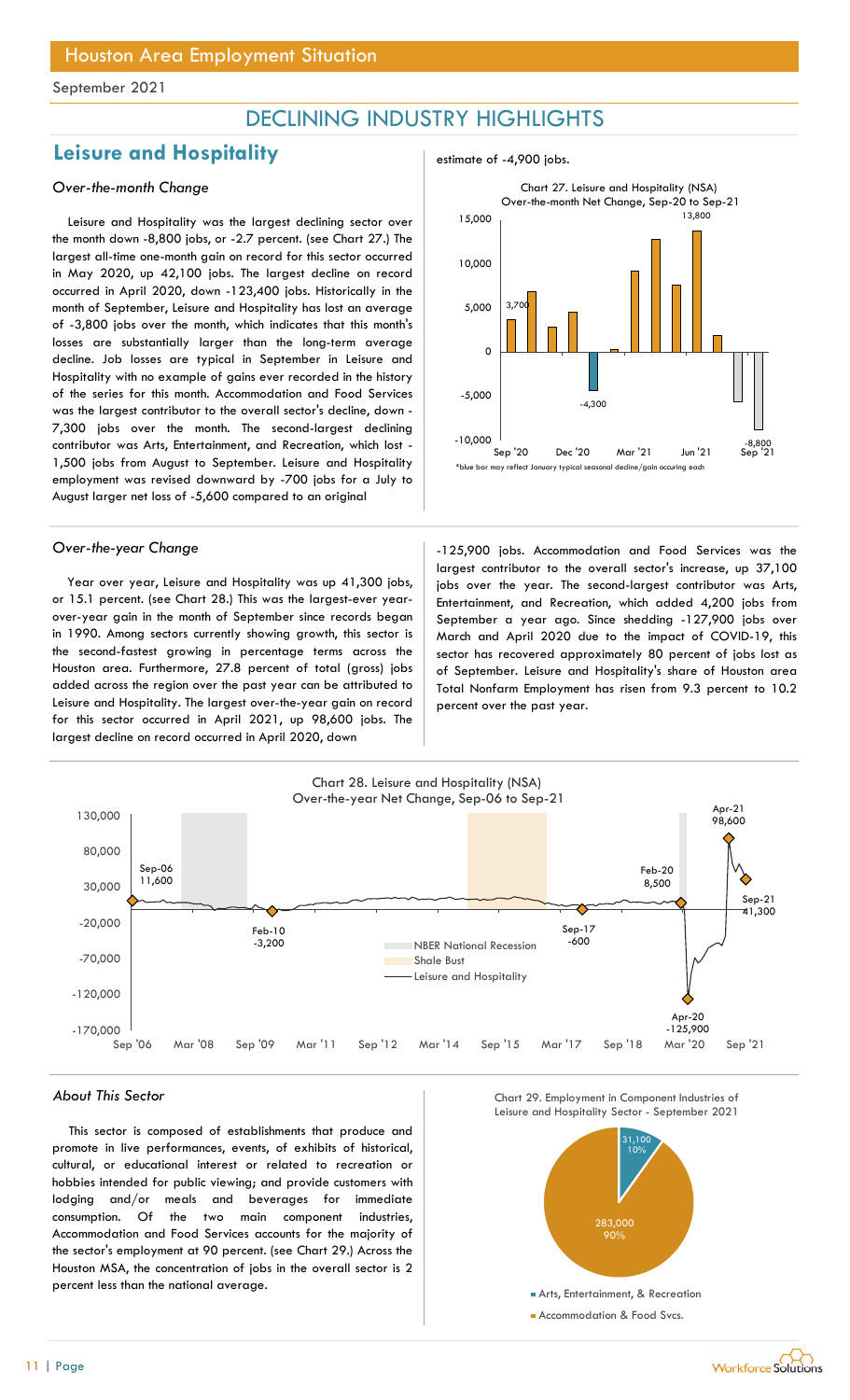## DECLINING INDUSTRY HIGHLIGHTS

## **Trade, Transportation, and Utilities**  $\qquad$  offset a portion of the sector's losses with a gain of 1,400 jobs.

## Over-the-month Change

Trade, Transportation, and Utilities was the second-largest declining sector over the month down -200 jobs, or 0.0 percent. (see Chart 30.) The largest all-time one-month gain on record for this sector occurred in November 2019, up 17,400 jobs. The largest decline on record occurred in April 2020, down -50,000 jobs. Historically in the month of September, Trade, Transportation, and Utilities has lost an average of -2,200 jobs over the month, which indicates that this month's losses are substantially smaller than the long-term average decline. September is typically a month of job losses for Trade, Transportation, and Utilities driven largely by declines in Retail Trade employment as many workers transition back to school at the start of the academic year. Retail Trade was the largest contributor to the overall sector's decline, down -1,200 jobs over the month. The second-largest declining contributor was Wholesale Trade, which lost -400 jobs from August to September. Lastly, Transportation, Warehousing, and Utilities

Year over year, Trade, Transportation, and Utilities was up 23,800 jobs, or 3.9 percent. (see Chart 31.) This was the largestever year-over-year gain in the month of September since records began in 1990. Furthermore, 16.0 percent of total (gross) jobs added across the region over the past year can be attributed to Trade, Transportation, and Utilities. The largest over-the-year gain on record for this sector occurred in April 2021, up 47,400 jobs. The largest decline on record occurred in April 2020, down -46,200 jobs. Transportation, Warehousing, and Utilities was the largest contributor to the overall sector's

Trade, Transportation, and Utilities employment was revised downward by -200 jobs for a July to August smaller net gain of 1,800 compared to an original estimate of 2,000 jobs.



Over-the-year Change increase, up 15,300 jobs over the year. The second-largest contributor was Wholesale Trade, which added 5,200 jobs from September a year ago. Lastly, Retail Trade contributed, 3,300 jobs. Trade, Transportation, and Utilities's share of Houston area Total Nonfarm Employment has fallen from 20.7 percent to 20.5 percent over the past year.



### About This Sector

This sector is composed of establishments wholesaling agriculture, mining, and manufactured goods; retailing goods in small quantities to the public incl. online; transporting passengers and cargo; warehousing and storage; and providing electricity, natural gas, water, and sewage removal. Of the three main component industries, Retail Trade accounts for a plurality of the sector's employment at 47 percent. (see Chart 32.) Across the Houston MSA, the concentration of jobs in the overall sector is 10 percent higher than the national average, due to a 36-percent higher concentration in Wholesale Trade primarily related to the oil and gas industry.

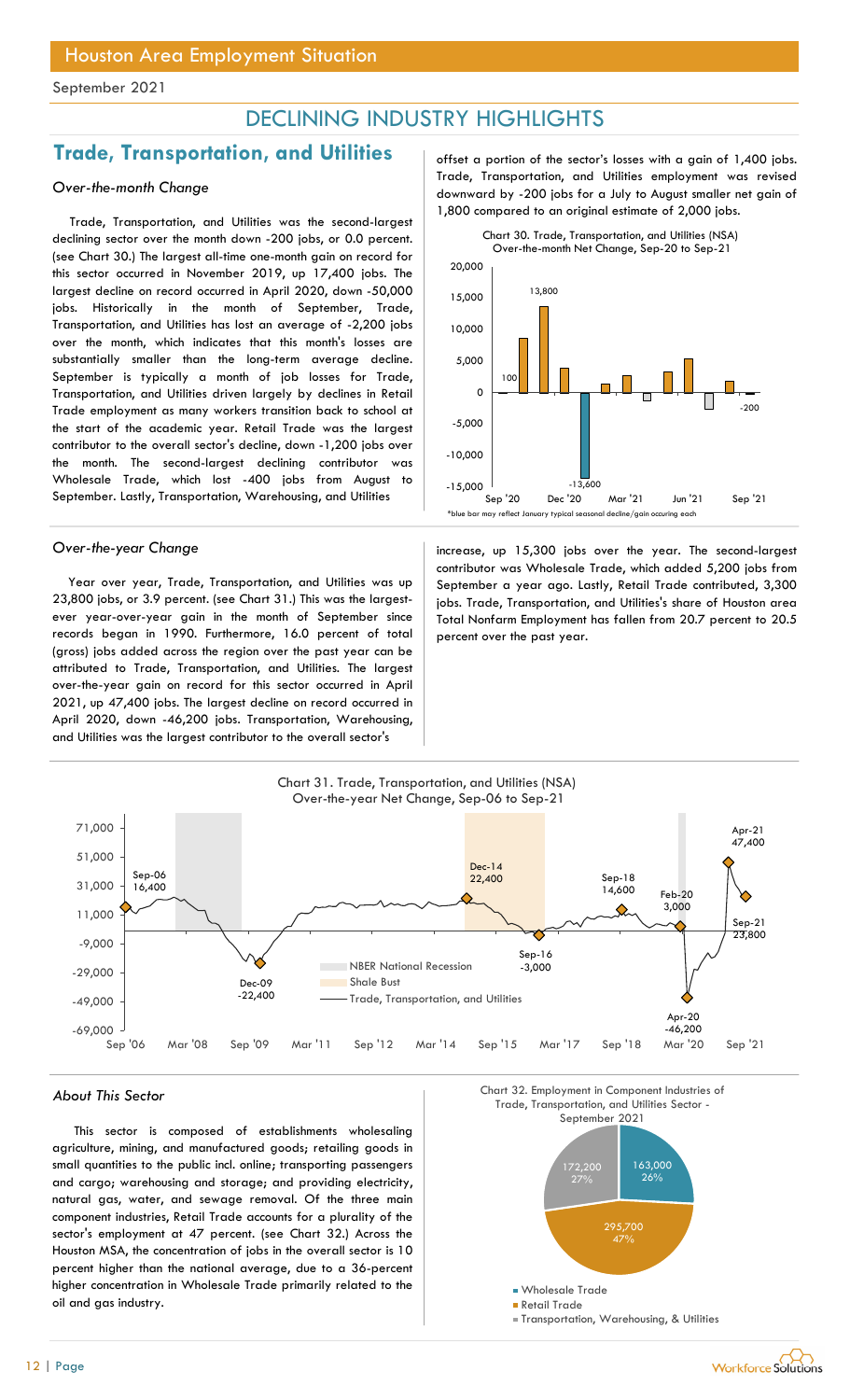## DECLINING INDUSTRY HIGHLIGHTS

## **Information**

### Over-the-month Change

Information was the third-largest declining sector over the month down -200 jobs, or -0.7 percent. (see Chart 33.) The largest all-time one-month gain on record for this sector occurred in July 1994, up 1,500 jobs. The largest decline on record occurred in April 2020, down -3,900 jobs. Historically in the month of September, Information has lost an average of -300 jobs over the month, which indicates that this month's losses are slightly smaller than the long-term average decline. Other Information Undefined was the largest contributor to the overall sector's decline, down -100 jobs over the month. The secondlargest declining contributor was Telecommunications, which lost - 100 jobs from August to September. Information employment saw no revision from July to August leaving the previous month's original estimate of zero net change intact.



Year over year, Information was up 600 jobs, or 2.1 percent.  $\vert$  at 1.0 percent over the past year. (see Chart 34.) The largest over-the-year gain on record for this sector occurred in June 1997, up 4,600 jobs. The largest decline on record occurred in April 2002, down -7,000 jobs. Other Information Undefined was the largest contributor to the overall sector's increase, up 800 jobs over the year. One component industry that provided a partial offset was Telecommunications, which lost -200 jobs from September a year ago. Since shedding -4,500 jobs over March and April 2020 due to the impact of COVID-19, this sector has recovered approximately

Over-the-year Change and the 10 percent of jobs lost as of September. Information's share of Houston area Total Nonfarm Employment has remained constant



#### About This Sector

This sector comprises establishments producing and distributing information and cultural products, e.g. traditional and online news publishing; software publishing; the motion picture and sound recording; TV broadcasting; and telecommunications. Of the two main component industries, Other Information Undefined accounts for the majority of the sector's employment at 57 percent. (see Chart 35.) Across the Houston MSA, the concentration of jobs in the overall Information sector is 51 percent less than the national average.





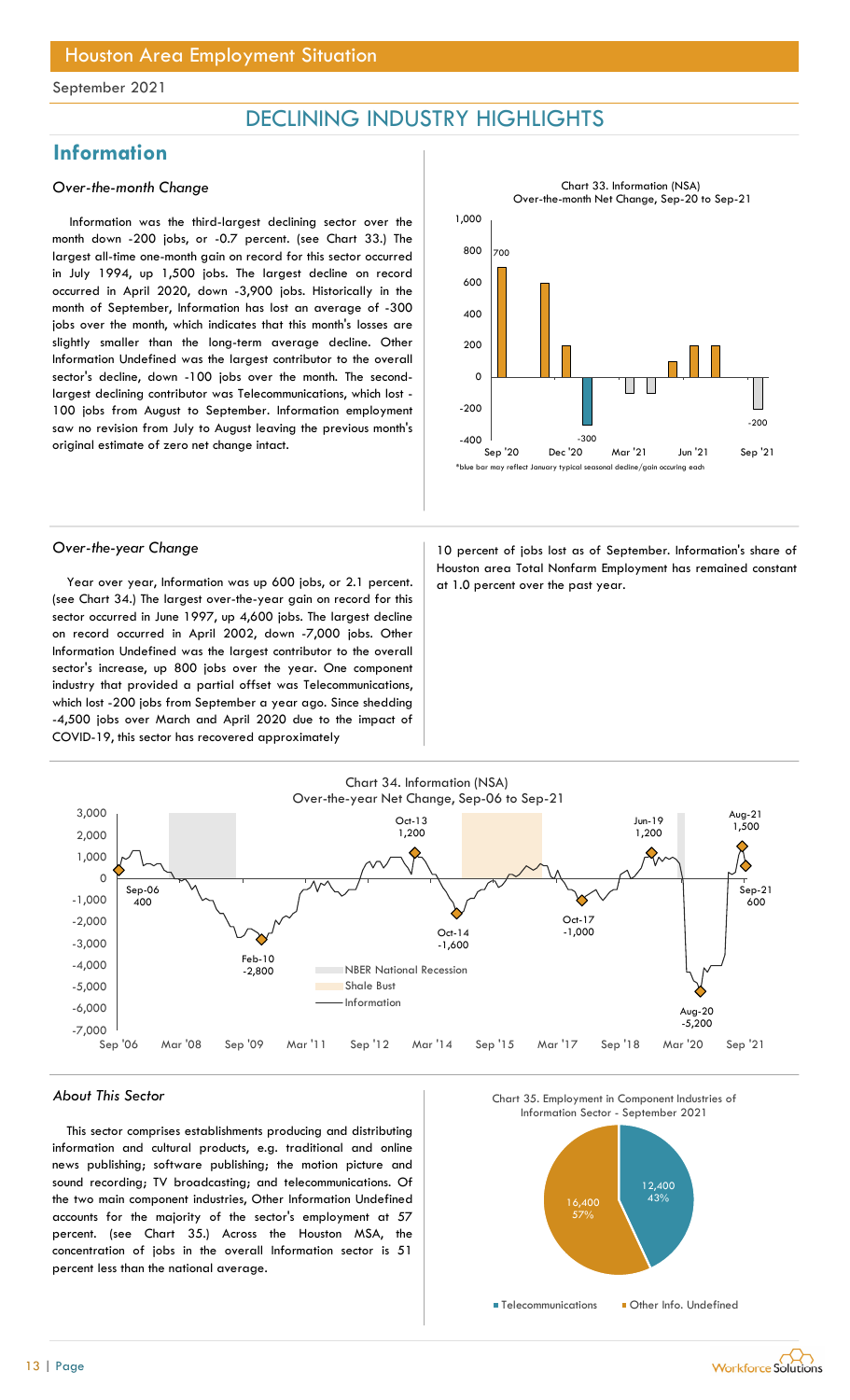## DECLINING INDUSTRY HIGHLIGHTS

## **Construction**

### Over-the-month Change

Construction also saw a decrease over the month down -200 jobs, or -0.1 percent. (see Chart 36.) The largest all-time onemonth gain on record for this sector occurred in March 2021, up 8,500 jobs. The largest decline on record occurred in April 2020, down -23,700 jobs. Historically in the month of September, Construction has added an average of 500 jobs over the month, which indicates that this month's losses are moderately in contrast to the long-term average gain. Construction of Buildings was the largest contributor to the overall sector's decline, down -1,900 jobs over the month. One component industry that provided a partial offset was Heavy and Civil Engineering Construction, which gained 200 jobs from August to September. Lastly, Specialty Trade Contractors offset a portion of the sector's losses with a gain of 1,500 jobs. Construction employment was revised downward by -500 jobs for a July to August smaller net gain of 1,600 compared to an original estimate of 2,100 jobs.

Year over year, Construction was down -500 jobs, or -0.2 percent. (see Chart 37.) Furthermore, 100.0 percent of total (gross) jobs lost across the region over the past year can be attributed to Construction. The largest over-the-year gain on record for this sector occurred in December 2014, up 19,700 jobs. The largest decline on record occurred in February 2021, down -37,800 jobs. Construction of Buildings was the largest contributor to the overall sector's decline, down -2,400 jobs over the year. The second-largest declining contributor was Heavy and Civil Engineering Construction, which lost -900 jobs from



Over-the-year Change September a year ago. Lastly, Specialty Trade Contractors offset a portion of the sector's losses with a gain of 2,800 jobs. Since shedding -24,000 jobs over March and April 2020 due to the impact of COVID-19, this sector continues to post losses resulting in total employment that remains -10 percent below levels reported in February 2020. Construction's share of Houston area Total Nonfarm Employment has fallen from 7.0 percent to 6.6 percent over the past year.



### About This Sector

This sector comprises establishments engaged in the construction of buildings, infrastructure, site preparation and subdivision, and specialty trades e.g. masonry, painting, and electrical work. Of the three main component industries, Specialty Trade Contractors accounts for a slight majority of the sector's employment at just over 54 percent. (see Chart 38.) Across the Houston MSA, the concentration of jobs in the overall Construction sector is 28 percent higher than the national average, due to 2.2 times more jobs in Heavy and Civil Engineering Construction related to turnaround maintenance of petrochemical facilities.





- 
- **Specialty Trade Contractors**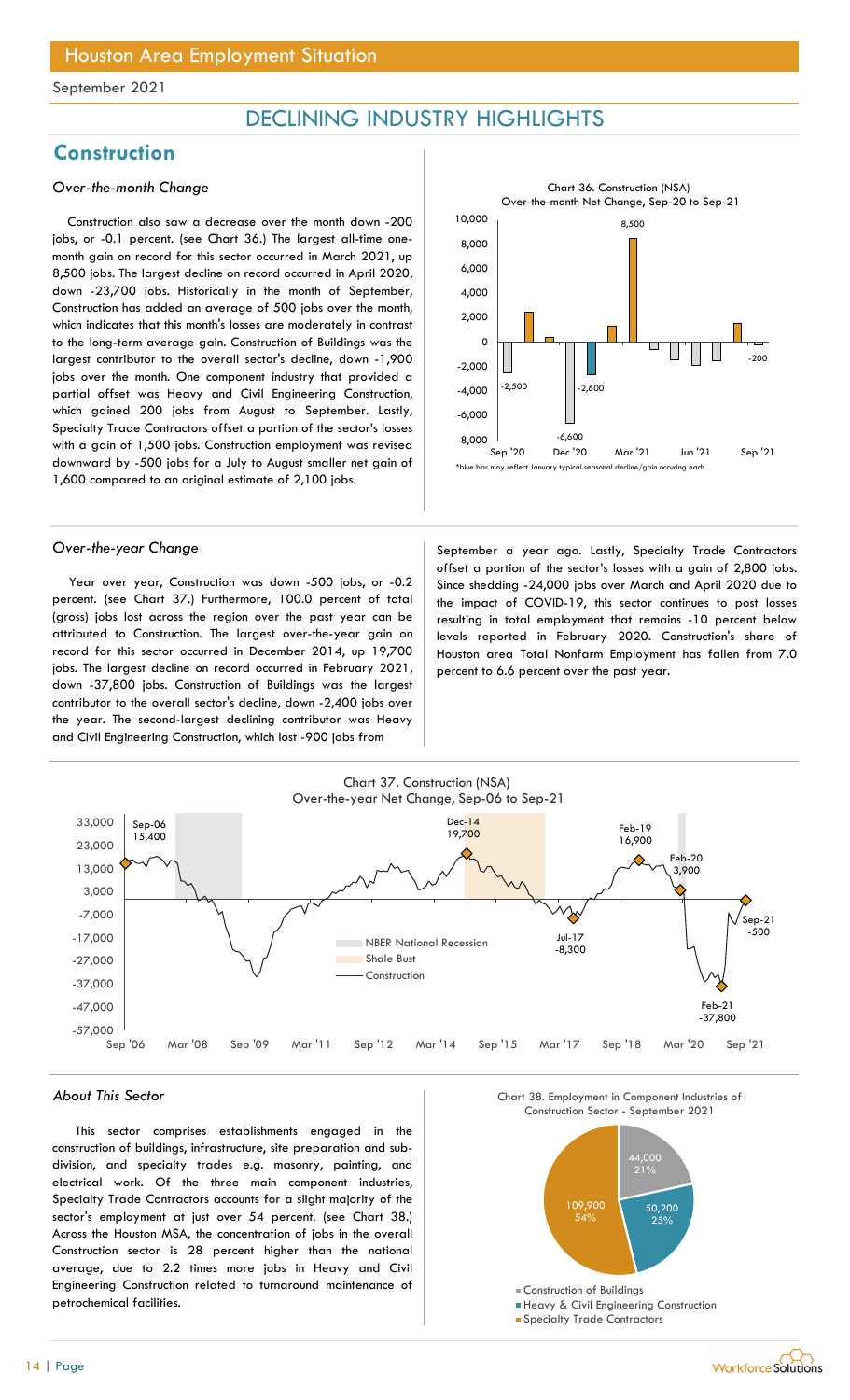## Unemployment Rates

## Not-Seasonally Adjusted

The Houston MSA (not-seasonally-adjusted) unemployment rate stood at 5.5 percent in September, down from August's 6.1 percent and down from 9.4 percent a year ago. This was above the statewide rate of 4.9 percent and above the national rate of 4.6 percent. 190,991 individuals were unemployed in Houston in September, down from August's 209,352 and down from 318,998 in September 2020.





## Seasonally Adjusted

The Houston MSA (seasonally-adjusted) unemployment rate stood at 5.9 percent in August, down from July's 6.5 percent and down from 8.0 percent a year ago. This was the same as the statewide rate and above the national rate of 5.2 percent. 199,743 individuals were unemployed in Houston in August, down from July's 220,877 and down from 279,690 in August 2020.

Chart 41. Unemployment Rates (SA) U.S., Texas, and Houston MSA